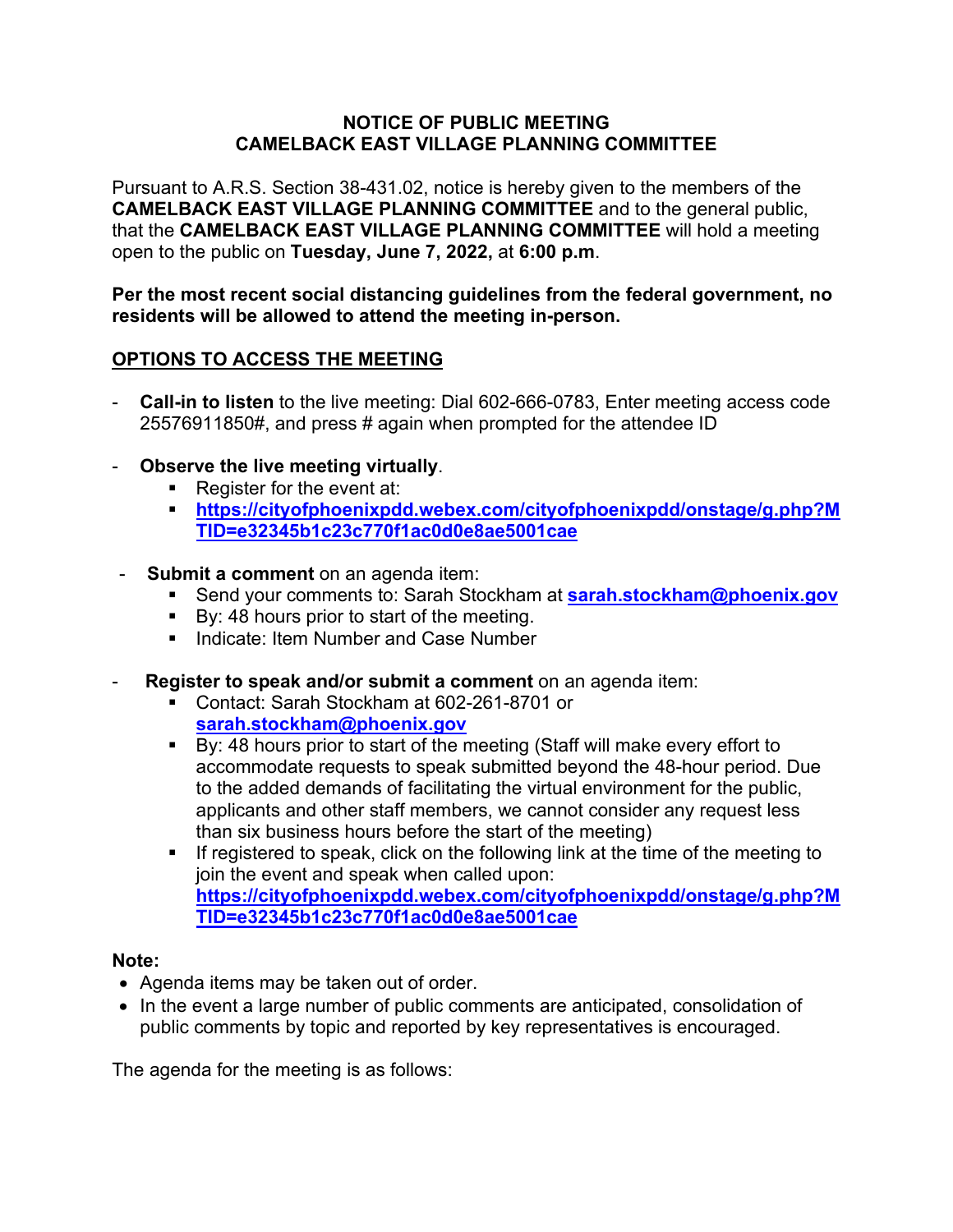- 1. Call to order, introductions and announcements by Chair.
- 2. Review and approval of the **February 1, 2022** meeting minutes.
- 3. **INFORMATION ONLY - Z-27-22-6:** Presentation and discussion regarding a request to rezone 2.55 acres located at the northeast corner of 7th Street and Colter Street **from** C-2 (Intermediate Commercial) **to** PUD (Planned Unit Development) for the Zola North Central PUD to allow multifamily residential.

## *Item will be heard in the following sequence:*

- *Applicant Presentation;*
- *Questions from Committee;*
- *Public Comments;*
- *Applicant Response;*
- *Floor/Public Discussion Closed: Committee Discussion.*
- 4. **GPA-CE-2-21-8 (Companion Case Z-64-21-8)**: Presentation, discussion, and possible recommendation on a request to amend the General Plan Land Use Map Designation on approximately 17.82 acres located at the southwest corner of 48th Street and Washington Street **from** Industrial and Commerce/Business Park **to** Mixed Use to allow multifamily residential.

*The Planning Commission will consider this request on August 4, 2022.* 

## *Item will be heard in the following sequence:*

- *Staff Presentation;*
- *Applicant Presentation;*
- *Questions from Committee;*
- *Public Comments;*
- *Applicant Response;*
- *Floor/Public Discussion Closed: Motion, Discussion, and Vote.*
- 5. **Z-64-21-8 (Companion Case GPA-CE-2-21-8):** Presentation, discussion, and possible recommendation regarding a request to rezone 17.82 acres located at the southwest corner of 48th Street and Washington Street **from** A-2 (Industrial District) **to** PUD (Planned Unit Development) for the Banyan Residential 48th & Washington PUD to allow multifamily residential.

*The Planning Commission will consider this request on August 4, 2022.* 

#### *Item will be heard in the following sequence:*

- *Staff Presentation;*
- *Applicant Presentation;*
- *Questions from Committee;*
- *Public Comments;*
- *Applicant Response;*
- *Floor/Public Discussion Closed: Motion, Discussion, and Vote.*